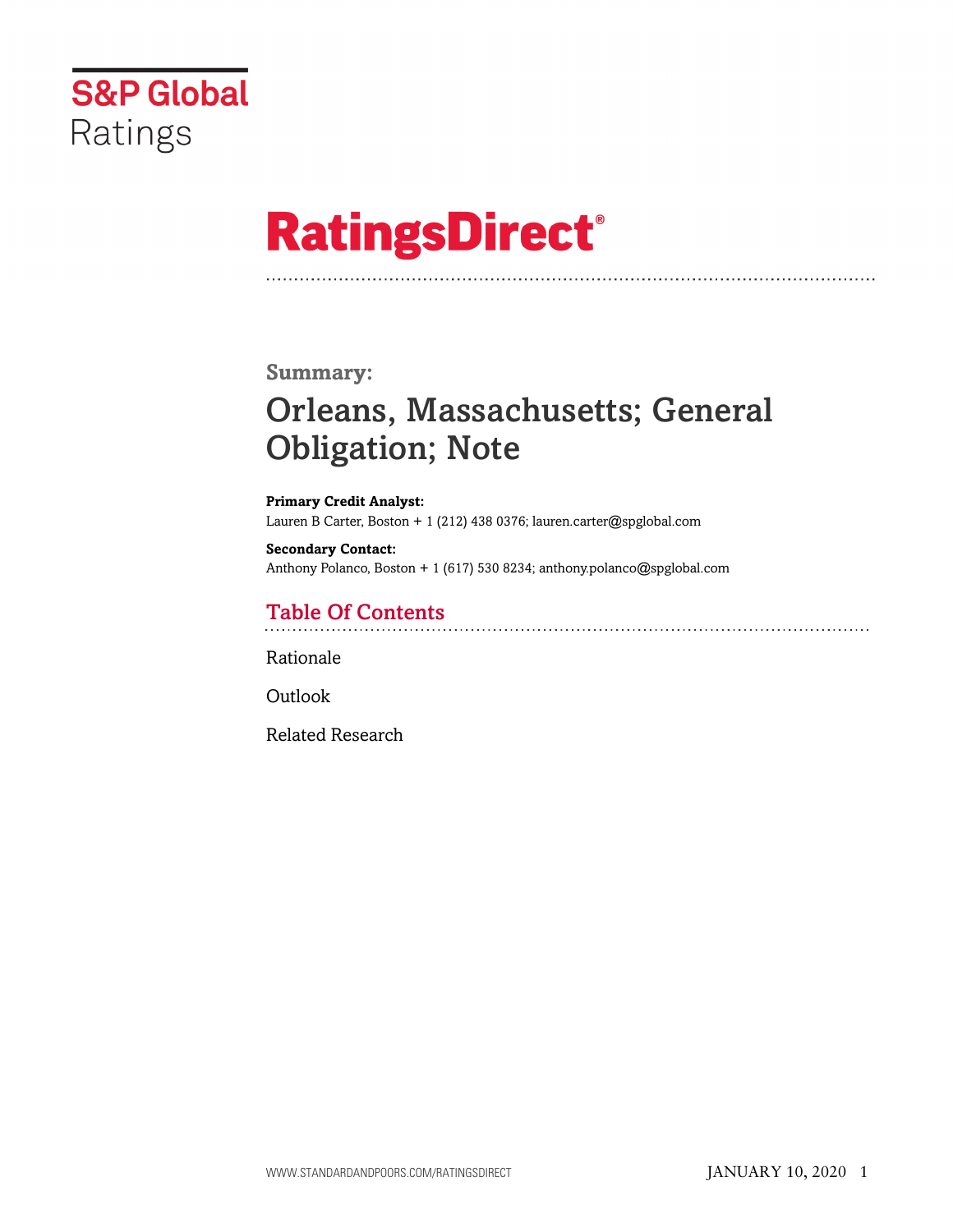## **Summary:**

# Orleans, Massachusetts; General Obligation; Note

| <b>Credit Profile</b>                      |                  |            |
|--------------------------------------------|------------------|------------|
| US\$17.694 mil GO BANs due 02/05/2021      |                  |            |
| <b>Short Term Rating</b>                   | $SP-1+$          | <b>New</b> |
| Orleans Twn GO                             |                  |            |
| Long Term Rating                           | AAA/Stable       | Affirmed   |
| <b>Orleans Twn GO</b>                      |                  |            |
| <b>Unenhanced Rating</b>                   | AAA(SPUR)/Stable | Affirmed   |
| Mony icquoe are opponeed by bond inqurance |                  |            |

<span id="page-1-0"></span>Many issues are enhanced by bond insurance.

# Rationale

S&P Global Ratings assigned its 'SP-1+' short-term rating to the Town of Orleans, Mass.' series 2020 general obligation (GO) bond anticipation notes (BANs).

S&P Global Ratings also affirmed its 'AAA' long-term rating, with a stable outlook, on the town's existing GO debt and its 'SP-1+' short-term rating on Orleans' existing GO BANs.

#### Security and the use of BAN proceeds

The town's full-faith-and-credit pledge secures the BANs, with a portion of the BANs subject to Proposition 2 1/2 limitations, and the rest excluded from these limitations.

The short-term rating reflects our criteria for evaluating and rating BANs. In our view, Orleans maintains a very strong capacity to pay principal and interest when the BANs come due. The town maintains what we view as a low market-risk profile because it has strong legal authority to issue long-term debt to take out the BANs and it is a frequent issuer that regularly provides ongoing disclosure to market participants.

Officials plan to use series 2020 BAN proceeds to fund various capital projects townwide, including water-resource-and-quality management, as well as renewing existing BANs.

#### Credit summary

We rate Orleans higher than the sovereign because we believe the town can maintain better credit characteristics than the nation in a stress scenario based on its predominantly locally derived revenue base and our view that pledged revenue supporting debt service is at limited risk of negative sovereign intervention. In 2019, local property taxes generated 81% of revenue, demonstrating a lack of dependence on central government revenue.

The town's credit quality reflects our view of Orleans' very strong economy, supported by a healthy real estate market and access to the Barnstable metropolitan statistical area (MSA). In addition, in our view, the town's very strong management and strong budgetary flexibility, with available reserves at 13.7% of expenditures in fiscal 2019, provide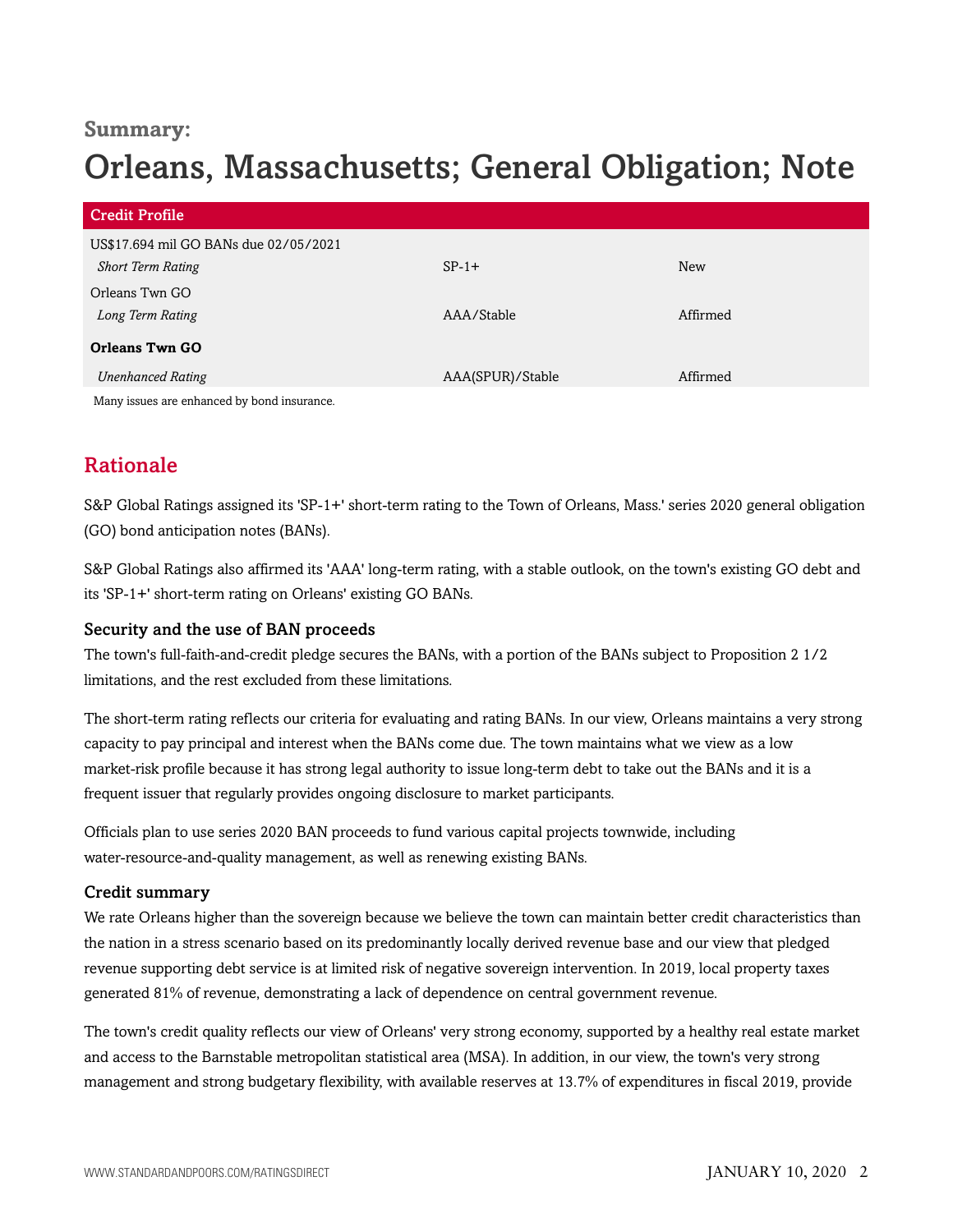further rating stability. In our opinion, the town has a very weak debt and contingent liability profile; however, we believe its current debt and expected future debt issuance will likely remain affordable due to its very strong and wealthy tax base, as well as management's commitment to adjust the tax levy accordingly. While not expected, due to Orleans' very strong financial management, the rating could be pressured if overall budgetary flexibility were to decline substantially.

The long-term rating also reflects our opinion of the town's:

- Very strong economy, with access to a broad and diverse metropolitan statistical area (MSA);
- Very strong management, with strong financial policies and practices under our Financial Management Assessment (FMA) methodology;
- Strong budgetary performance, with operating surpluses in the general fund and at the total governmental fund level in fiscal 2019;
- Strong budgetary flexibility, with an available fund balance in fiscal 2019 of 13.3% of operating expenditures;
- Very strong liquidity, with total government available cash at 21.0% of total governmental fund expenditures and 115.0% of governmental debt service, and access to external liquidity we consider strong;
- Very weak debt and contingent liability profile, with debt service carrying charges at 18.3% of expenditures and net direct debt that is 151.8% of total governmental fund revenue, and a large pension and other postemployment benefit (OPEB) obligation, but low overall net debt at less than 3.0% of market value; and
- Strong institutional framework score.

#### Very strong economy

We consider Orleans' economy very strong. The town, with an estimated population of 6,090, is located in Barnstable County in the Barnstable Town MSA, which we consider to be broad and diverse. It has a projected per capita effective buying income of 148% of the national level and per capita market value of \$672,533. Overall, the town's market value grew by 3.3% in 2018 to \$4.1 billion in 2019. The county unemployment rate was 4.3% in 2018.

Orleans is primarily a residential resort community with a substantial portion of second homes owned by seasonal summer residents. Residential properties make up about 95% of the town's property tax base, accounting for a seasonal population of 22,000. Market value, which has remained stable, has grown by an average of 3.3% annually in the past three fiscal years. Officials indicate the real estate market has remained relatively stable during the past few years. Leading employers include Super Stop & Shop, Cape Cod Five Cents Savings, and Shaw's Market.

The town's economic profile will likely remain very strong as it continues to benefit from a robust real estate environment in and around Barnstable County. In addition, the town plans to invest in infrastructure and utility in the downtown area to promote further economic development. Although we believe a regional economic slowdown could have an effect on local economic activity, we believe the local economy will likely remain very strong due to Orleans' desirable location with ample waterfront and coastline properties and continued high-end residential waterfront development.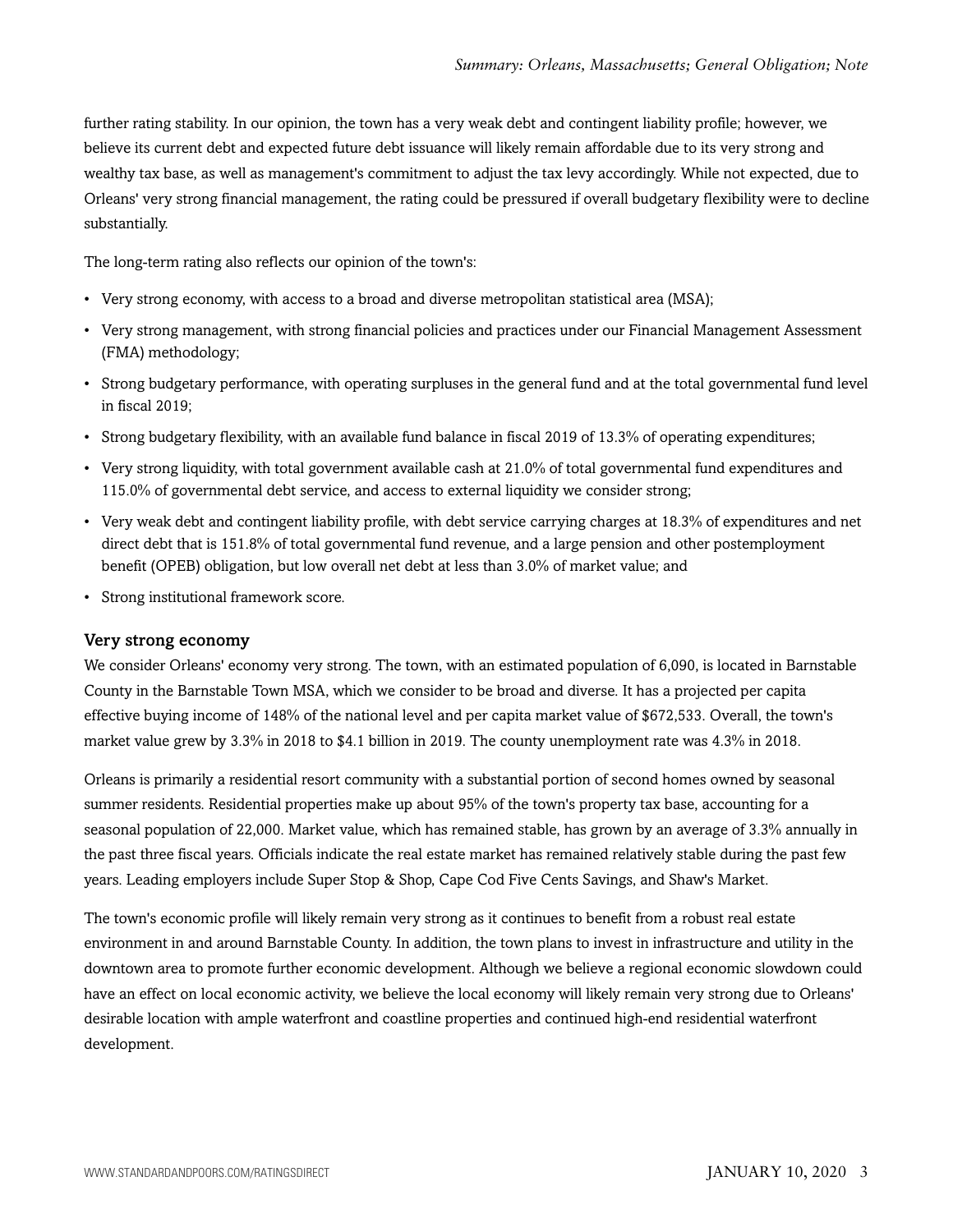#### Very strong management

We view the town's management as very strong, with strong financial policies and practices under our FMA methodology, indicating financial practices are strong, well embedded, and likely sustainable.

We believe Orleans maintains best practices we consider critical to supporting credit quality; we recognize these well-embedded practices in the government's daily operations and practices. Formal policies support many of these activities, adding to the likelihood they will continue and transcend changes in the operating environment and personnel.

In our opinion, strengths include management's:

- Strong revenue and expenditure assumptions in the budgeting process;
- Strong oversight of monitoring progress compared to the budget during the year;
- Long-term financial plan; and
- Five-year capital improvement plan.

Orleans also maintains debt-management and reserve policies that essentially fix available reserves at 5% of general fund expenditures, with surpluses above 5% returned to taxpayers to reduce subsequent-year tax bills.

The town has notably taken steps to mitigate exposure to cyber-related risks, including daily backups of servers in two separate locations offsite and acquiring cyber insurance.

While the town continues to plan and support climate risk mitigation efforts, we do note that Orleans, as do other Cape Cod communities, receives state and federal support in planning and implementing resiliency projects.

#### Strong budgetary performance

Orleans' budgetary performance is strong in our opinion. The town had operating surpluses of 2.0% of expenditures in the general fund and of 5.6% across all governmental funds in fiscal 2019.

Fiscal 2019 results include adjustments for recurring transfers and one-time capital expenditures paid for with bond proceeds. Management indicates that it had exceeded revenue and expenditure projections for fiscal 2019 but that it elected to use some reserves for tax-rate-stabilization purposes. Property taxes generate 81.2% of general fund revenue, followed by charges for services at 5.9%.

The fiscal 2020 budget totals \$39.3, a 5.6% increase over fiscal 2019. Management indicates budget-to-actual results are currently tracking favorably, and it does not expect negative financial results from operations. However, officials also indicate the town may elect to use reserves for tax rate stabilization, as it has in the past, in accordance with established policies, if financial operations were to outperform the budget significantly. Therefore, we believe Orleans' budgetary performance assessment should remain strong overtime.

Over the long term, we believe pension and OPEB costs could become a budgetary pressure due to below-average funding ratios and what we view as aggressive assumptions of the county-administered pension plan. However, we note management proactively manages these liabilities and makes budgetary adjustments to absorb this growing expense. We note that Orleans is funding the actuarially determined contribution and that it has established policies to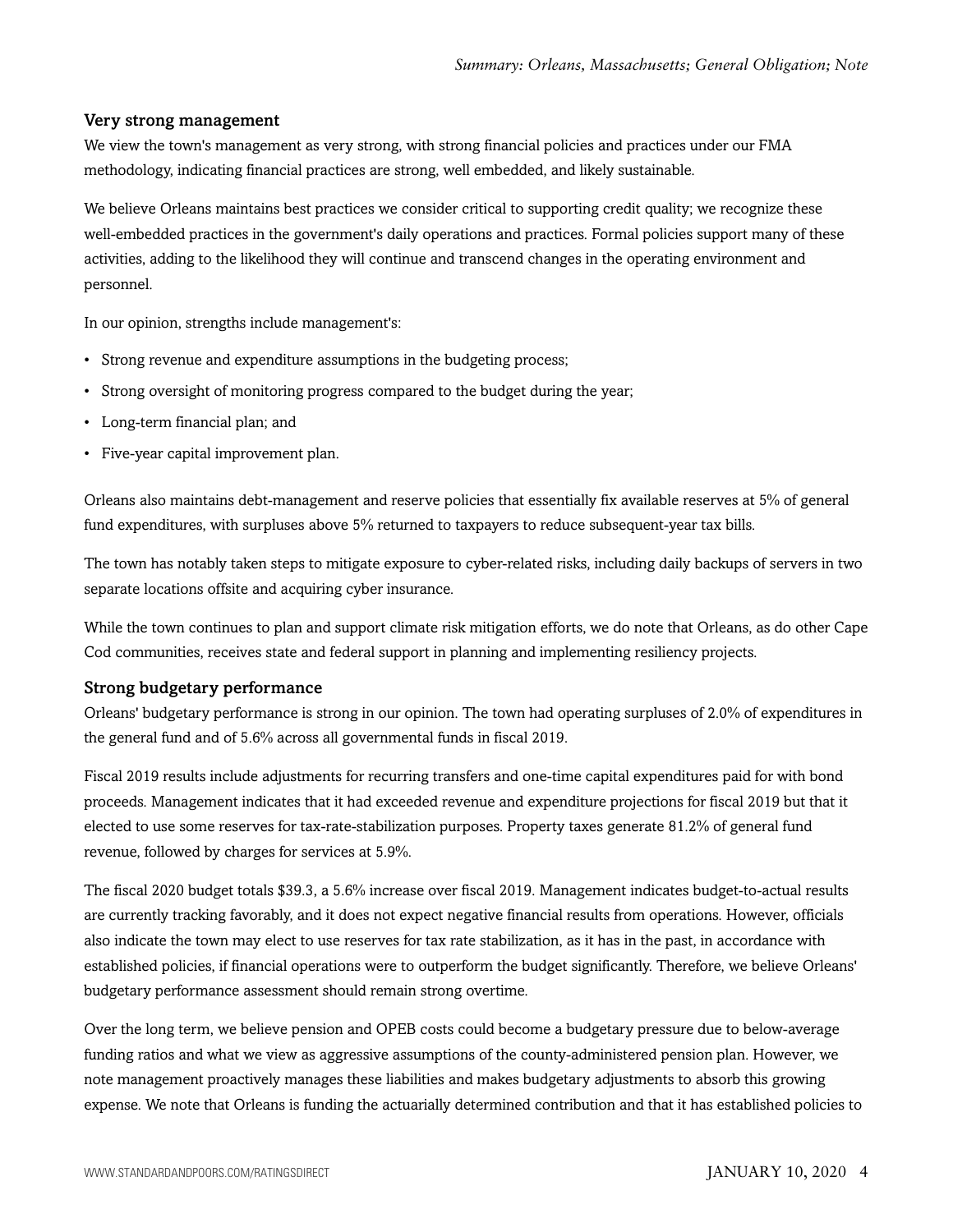begin prefunding OPEB in a prudent manner. Notably, the town recently approved a Proposition 2 1#?#2 operating override dedicated to funding this liability over the long term. We believe this dedicated revenue should help to keep OPEB costs manageable. However, should economic or business conditions worsen and negatively affect annual contributions, we believe the town's budget could be pressured.

#### Strong budgetary flexibility

Orleans' budgetary flexibility is strong, in our view, with an available fund balance in fiscal 2019 of 13.3% of operating expenditures, or \$5.2 million.

Notably, the town's millage rate, currently at \$7.40 per \$1,000 of assessed value (AV), is on the lower end compared to that of other Massachusetts communities. The median residential tax rate for the state is approximately \$15 per \$1,000 of AV. Therefore, the town has additional capacity to increase property tax in the future should it need to do so.

The town traditionally uses reserves for tax-rate stability. However, due to its current reserve policies and history of maintaining high general fund balances in several fiscal years, we expect Orleans' budgetary flexibility assessment will likely remain strong. The town has a formal policy that sets minimum free cash at 5%, but it continually manages well above those thresholds. In addition, the town maintains about \$1.05 million, or approximately 2.7% of general fund revenues of unused levy capacity in fiscal 2020. We believe this provides additional flexibility within the limits of Proposition 2 1/2 without having to seek voter approval.

#### Very strong liquidity

In our opinion, Orleans' liquidity is very strong, with total government available cash at 21.0% of total governmental fund expenditures and 115.0% of governmental debt service in 2019. In our view, the town has strong access to external liquidity if necessary.

We do not currently expect any deterioration in cash; therefore, we expect liquidity will likely remain very strong. The town is a frequent issuer of GO debt. Orleans confirmed it does not currently have any contingent liquidity risk from financial instruments with payment provisions that change on the occurrence of certain events. The town's portfolio is not aggressive in its investment use.

#### Very weak debt and contingent-liability profile

In our view, Orleans' debt and contingent liability profile is very weak. Total governmental fund debt service is 18.3% of total governmental fund expenditures, and net direct debt is 151.8% of total governmental fund revenue. Overall net debt is low at 1.7% of market value, which is in our view a positive credit factor.

With this issuance, the town will have about \$65.6 million in total direct debt outstanding. Officials currently expect to issue approximately \$15 million of additional debt during the next two years.

#### Pension and other postemployment benefits

- In our opinion, a credit weakness is Orleans' large pension and OPEB obligation, particularly given the pension systems' low funded ratio. While the town is currently managing these costs, we believe it has a limited ability to control future pension liability growth.
- We believe some of the assumptions used to build the town's pension actuarially determined contribution are built from what we view as weak assumptions and methodologies, which we believe increases the risk of unexpected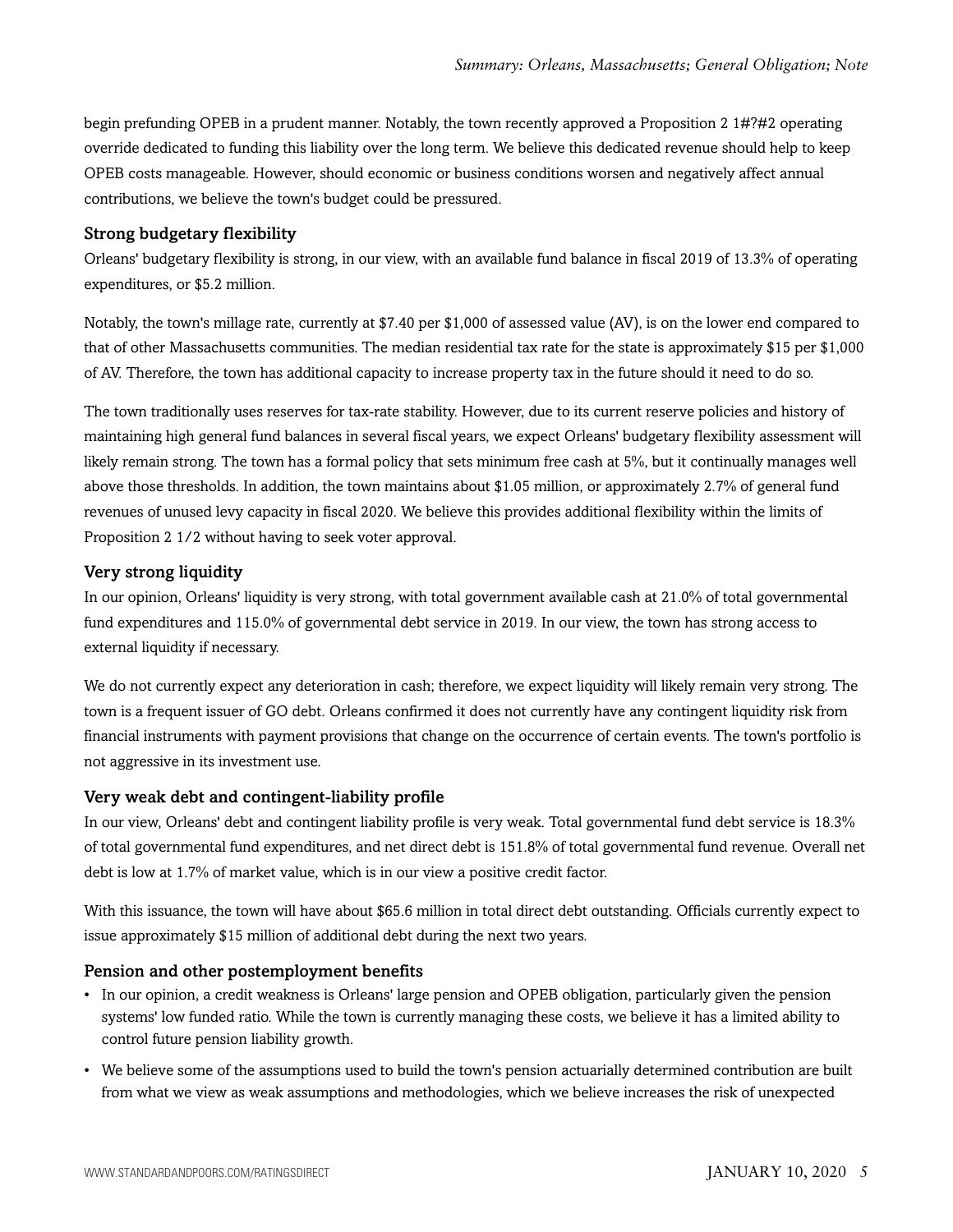contribution escalations.

• Although OPEB liabilities are funded on a pay-as-you-go basis, costs remain low despite the large liability and we expect the town will continue adding to its OPEB trust fund.

Orleans participates in the following plans as of June 30, 2019:

- Barnstable County Contributory Retirement System: 61.9% funded, with a net pension liability of \$25.8 million.
- A defined-benefit health care plan that provides lifetime healthcare and life insurance for eligible retirees and their spouses: 3.9% funded with a net OPEB liability of about \$19.1 million.

The town's combined required pension and actual OPEB contributions totaled 7.8% of total governmental fund expenditures in 2019. Of that amount, 5.0% represented required contributions to pension obligations and 2.8% represented OPEB payments. The town makes its ADC annually. Contributions are expected to increase by 5.28% per year on a level percent-of-pay amortization basis. The adopted funding schedule achieves full funding in a 16-year closed period, ending in 2035. The annual increase, combined with a discount rate of 7.375%, adds risk of cost escalation due to market volatility. In addition, the town participates in the Massachusetts Teachers' Retirement System. The state recognizes the fully liability and makes all payments on behalf of the town for the school department. We do not anticipate the state passing costs or liabilities on to local governments at this time.

Orleans pays OPEBs on a pay-as-you-go basis. In 2018, the town voted in favor of a permanent override to fully fund the OPEB liability over 30 years. The amount was for \$450,000, which the town will contribute annually to the trust in excess of normal costs. As of January 2020, the balance of this fund totaled approximately \$2.2 million; Orleans' net OPEB liability is \$19.1 million. We believe management's proactive approach to funding OPEB mitigates costs from substantially increasing and affecting budgetary performance.

#### Strong institutional framework

<span id="page-5-0"></span>The institutional framework score for Massachusetts municipalities is strong.

# **Outlook**

The stable outlook on the long-term rating reflects S&P Global Ratings' opinion of Orleans' very strong economy, supported by the town's access to the Barnstable MSA. We believe Orleans' very strong management and liquidity profile further support the rating. While we expect finances to remain relatively stable, we think the town's recent history of drawing down reserves and very weak debt and contingent liability profile currently pressure the rating. We view Orleans' current debt and planned debt issuance as remaining affordable due to the town's mature and wealthy tax base, coupled with a continued willingness and ability to tap into the tax base and raise revenue, as necessary, to pay for capital projects. Therefore, we do not expect to change the rating within the two-year outlook period.

## <span id="page-5-1"></span>Related Research

• S&P Public Finance Local GO Criteria: How We Adjust Data For Analytic Consistency, Sept. 12, 2013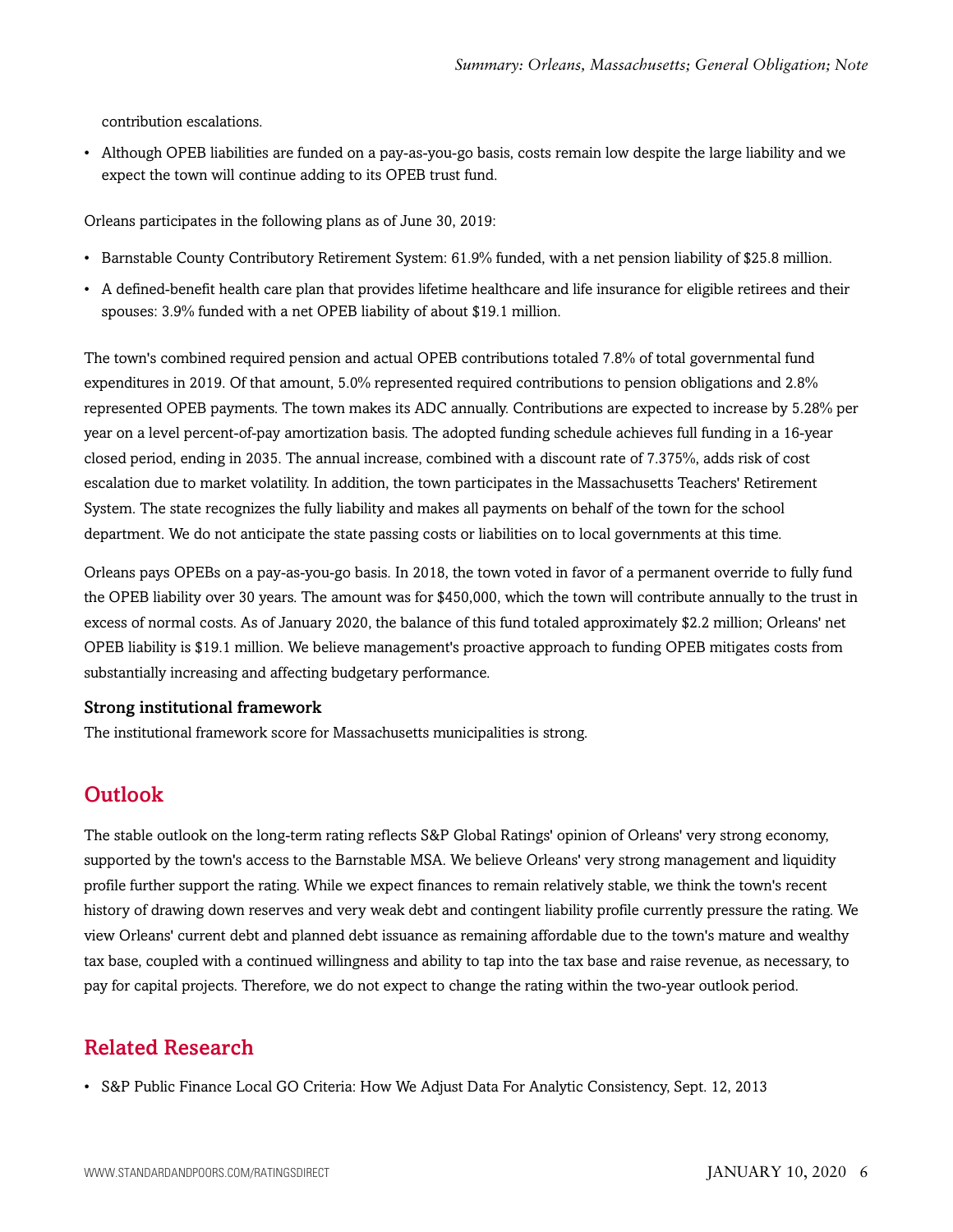• Criteria Guidance: Assessing U.S. Public Finance Pension And Other Postemployment Obligations For GO Debt, Local Government GO Ratings, And State Ratings, Oct. 7, 2019

Certain terms used in this report, particularly certain adjectives used to express our view on rating relevant factors, have specific meanings ascribed to them in our criteria, and should therefore be read in conjunction with such criteria. Please see Ratings Criteria at www.standardandpoors.com for further information. Complete ratings information is available to subscribers of RatingsDirect at www.capitaliq.com. All ratings affected by this rating action can be found on S&P Global Ratings' public website at www.standardandpoors.com. Use the Ratings search box located in the left column.